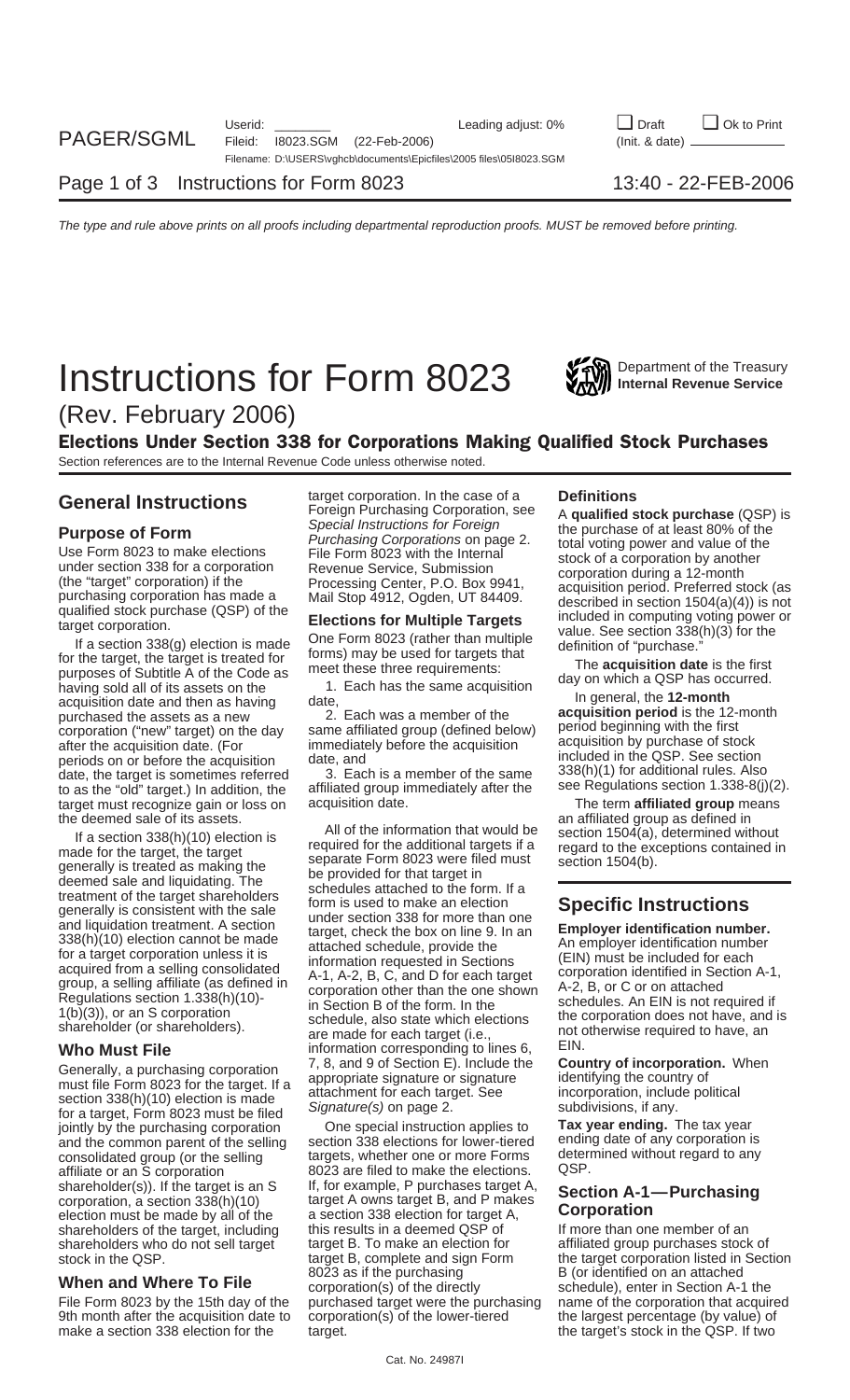or more affiliates acquired equal acquired prior to the 12-month If multiple signatures are required, name of any one of them in Section section 1.338-5(d). If a section "SIGNATURE ATTACHMENT" to the A-1. On an attached schedule, 338(h)(10) election is made for a form under the appropriate<br>provide the information requested on target, a gain recognition election is "declaration under penalties of provide the information requested on target, a gain recognition election is this form for each purchasing deemed made by each purchasing perjury" (this is the statement that corporation other than the one listed group member.<br>
If a gain recognition election is above the relevant signature line).

entrolled foreign corporation (CFC), belian of the corporation. The Form 8023 and attach a statement to<br>enter in Section C the name of the A gain recognition election for the the form showing the name, address,<br>U.S. shareh U.S. shareholder that owned the target also applies to any target identifying number, country in which largest percentage (by value) of the affiliate that has the same acquisition organized, and stock interest of each target's stock immediately before the date as the target and for which a U.S. shareholder. The statem<br>acquisition date. If two or more U.S. section 338 election is made. Attach must be signed by each U.S. acquisition date. If two or more U.S. section 338 election is made. Attach must be signed by each U.S.<br>shareholders acquired equal amounts a schedule with the information shareholder. When signing the shareholders acquired equal amounts an a schedule with the information shareholder. When signing the<br>of target stock, enter the name of any requested above for each such target statement, each U.S. shareholder of target stock, enter the name of any requested one of them in Section C. On an one of them in Section C. On an affiliate. must state under penalties of perjury attached schedule, provide the that the stock interest for that the stock interest for that information requested on this form for **Signature(s)** that the stock interest for the information requested on this form for **Signature(s)** shareholder specified in the<br>each U.S. shareholder other than the lifthe common parent of a statement is correct. Write "See shareholder is a member of a purchasing corporation under consolidated group other than the Regulations section 1.1502-77, the

Line 8. Gain recognition election. If each corporation. <br>a gain recognition election is made lif a section 338(h)(10) election is corporation's tax year that includes<br>for a target, it applies to the made for an S corporati stock (that is, stock in the target interest interest in target stock in the QSP. 338, with Form 5471, Information

in Section A-1. Also provide a lif a gain recognition election is above the relevant signature line).<br>
schedule that lists which target stock actually made (not deemed made) for Write "See attached" in the signature<br>
a tar Section A-2—Common corporation's name and the name, Special Instructions for<br>
Parent of the Purchasing address, and EIN of each purchasing Foreign Purchasing<br>
Corporation purchased stock. The schedule must Corporations If the purchasing corporation is a also contain the following declaration Unless otherwise specifically noted,<br>member of a consolidated group, (or a substantially similar declaration): the general rules and requirements in member of a consolidated group, (or a substantially similar declaration): the general rules and requirement complete Section A-2. "EACH CORPORATION HOLDING these instructions apply to foreign complete Section A-2. "EACH CORPORATION HOLDING these instructions apply to foreign Contractors. STOCK SUBJECT TO THIS GAIN purchasing corporations.

affiliate that has the same acquisition organized, and stock interest of each date as the target and for which a U.S. shareholder. The statement

each U.S. shareholder other than the If the common parent of a statement is correct. Write "See<br>one listed in Section C. If a U.S. consolidated group is the agent of the attached" in the signature area of one listed in Section C. If a U.S. consolidated group is the agent of the attached" in shareholder is a member of a vertical purchasing corporation under Form 8023. consolidated group other than the Regulations section 1.1502-77, the As an alternative to a jointly signed<br>common parent, also provide the person authorized to sign the statement, the shareholder signatures<br>of the U.S. sha

the social security number (SSN) for If a QSP of a target corporation is individual or does not have delegated<br>an individual. Enter the EIN for a made by two or more corporations authority to sign the statement, the made by two or more corporations authority to sign the statement, the that are members of the same person signing must state under corporation.<br> **corporation corporation corporation corporation corporation corporation corporation corporation corporation corporation corporation corporation corporation corporation corporation** Section E—Elections Under affiliated (but not consolidated) group, penalties of perjury that he or she is<br>Section 338 Torm 8023 must be signed by a mathorized to sign the statement for person authorized to sign on behalf o

purchasing corporation and all 8023 must be signed by each S **Form 8883.** Each U.S. shareholder members of its affiliated group that corporation shareholder regardless of must also file Form 8883, Asset hold nonrecently purchased target whether the shareholder sells his Allocation Statement Under Section

amounts of target stock, insert the acquisition period). See Regulations the signatures must be provided on a

Section C—Common Parent<br>
of Selling Consolidated<br>
The GEOGNITION ELECTION AGREES<br>
OF Selling Affiliate, S<br>
The Gank RECOGNITION ENCOGNITION<br>
THE GRAIN UNDER<br>
CORPORT ANY GAIN UNDER<br>
CORPORT ANY GAIN UNDER<br>
THE GAN RECOGNIT